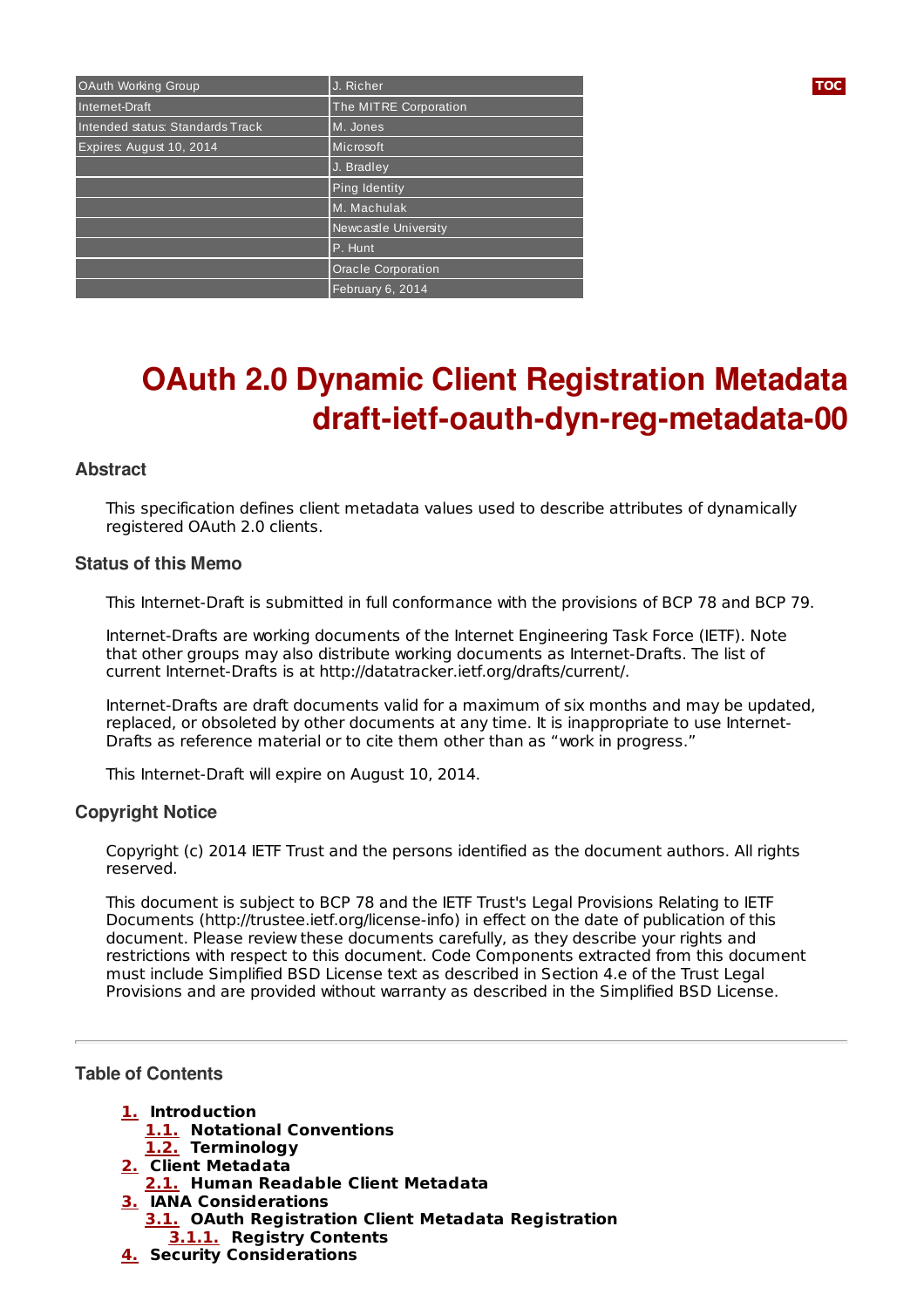## <span id="page-1-0"></span>**1. Introduction**

In order for an OAuth 2.0 client to utilize an OAuth 2.0 authorization server, the client needs specific information to interact with the server, including an OAuth 2.0 Client ID to use at that server. The **OAuth 2.0 Dynamic Client [Registration](#page-4-2) Core Protocol** [OAuth.Registration] specification describes how an OAuth 2.0 client can be dynamically registered with an authorization server to obtain this information and how metadata about the client can be registered with the server.

This specification extends the core registration specification by defining a specific set of client metadata values that can be used to describe additional attributes of dynamically registered OAuth 2.0 clients beyond those defined in the core registration specification.

## <span id="page-1-1"></span>**1.1. Notational Conventions**

The key words 'MUST', 'MUST NOT', 'REQUIRED', 'SHALL', 'SHALL NOT', 'SHOULD', 'SHOULD NOT', 'RECOMMENDED', 'MAY', and 'OPTIONAL' in this document are to be interpreted as described in **[\[RFC2119\]](#page-5-4)**.

<span id="page-1-2"></span>Unless otherwise noted, all the protocol parameter names and values are case sensitive.

#### **1.2. Terminology**

This specification uses the terms "Access Token", "Refresh Token", "Authorization Code", "Authorization Grant", "Authorization Server", "Authorization Endpoint", "Client", "Client Identifier", "Client Secret", "Protected Resource", "Resource Owner", "Resource Server", "Response Type", and "Token Endpoint" defined by **[OAuth](#page-5-5) 2.0** [RFC6749] and the terms defined by the **OAuth 2.0 Client Dynamic [Registration](#page-4-2) Core Protocol** [OAuth.Registration].

#### <span id="page-1-3"></span>**2. Client Metadata**

Registering client metadata values with an authorization server may be necessary or useful to facilitate usage of the authorization server by the client. This specification extends the list of client metadata values defined in **OAuth 2.0 Client Dynamic Registration Core Protocol** [\[OAuth.Registration\]](#page-4-2) with the following fields:

client\_name

Human-readable name of the client to be presented to the user. If omitted, the authorization server MAY display the raw client\_id value to the user instead. It is RECOMMENDED that clients always send this field. The value of this field MAY be internationalized, as described in **[Section](#page-2-0) 2.1**.

client\_uri

URL of the homepage of the client. If present, the server SHOULD display this URL to the end user in a clickable fashion. It is RECOMMENDED that clients always send this field. The value of this field MUST point to a valid web page. The value of this field MAY be internationalized, as described in **[Section](#page-2-0) 2.1**.

logo\_uri

URL that references a logo for the client. If present, the server SHOULD display this image to the end user during approval. The value of this field MUST point to a

**[TOC](#page-0-0)**

**[TOC](#page-0-0)**



**[TOC](#page-0-0)**



**[TOC](#page-0-0)**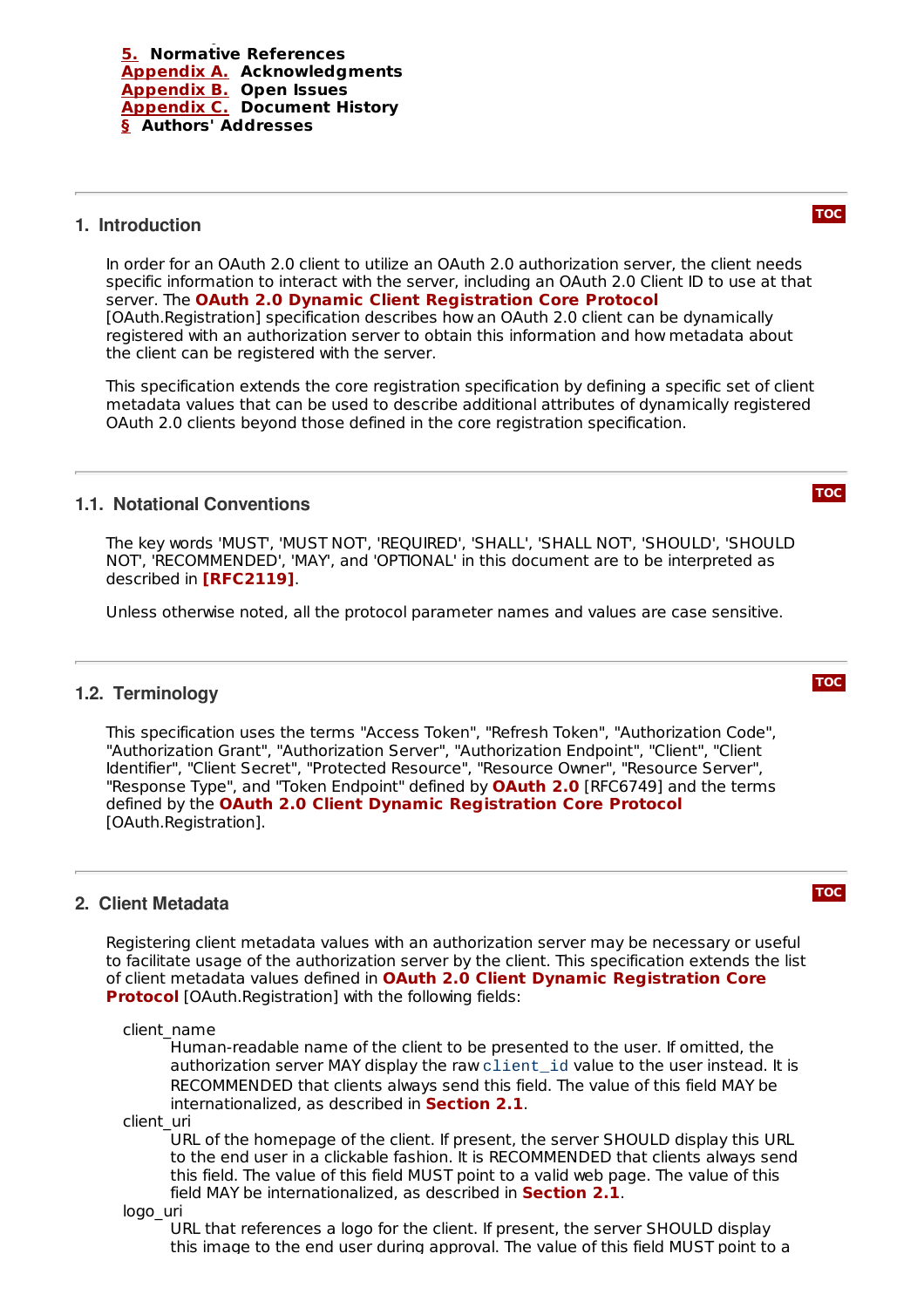this image to the end user during approval. The value of this field MUST point to a valid image file. The value of this field MAY be internationalized, as described in . **[Section](#page-2-0) 2.1**

scope

Space separated list of scope values (as described in **OAuth 2.0 [Section](#page-5-5) 3.3** [RFC6749]) that the client can use when requesting access tokens. The semantics of values in this list is service specific. If omitted, an authorization server MAY register a Client with a default set of scopes.

#### contacts

Array of email addresses for people responsible for this client. The authorization server MAY make these addresses available to end users for support requests for the client. An authorization server MAY use these email addresses as identifiers for an administrative page for this client.

tos\_uri

URL that points to a human-readable Terms of Service document for the client. The Authorization Server SHOULD display this URL to the end-user if it is given. The Terms of Service usually describe a contractual relationship between the enduser and the client that the end-user accepts when authorizing the client. The value of this field MUST point to a valid web page. The value of this field MAY be internationalized, as described in **[Section](#page-2-0) 2.1**.

#### policy\_uri

URL that points to a human-readable Policy document for the client. The authorization server SHOULD display this URL to the end-user if it is given. The policy usually describes how an end-user's data will be used by the client. The value of this field MUST point to a valid web page. The value of this field MAY be internationalized, as described in **[Section](#page-2-0) 2.1**.

#### jwks\_uri

URL for the Client's **[JSON](#page-4-3) Web Key Set** [JWK] document representing the client's public keys. The value of this field MUST point to a valid JWK Set. These keys MAY be used for higher level protocols that require signing or encryption.

#### software\_id

Identifier for the software that comprises a client. Unlike client id, which is issued by the authorization server and generally varies between instances, the software id is asserted by the client software and is intended to be shared between all copies of the client software. The value for this field MAY be a **[UUID](#page-5-6)** [RFC4122]. The identifier SHOULD NOT change when software version changes or when a new installation instance is detected. Unless used as a claim in a signed software statement, authorization servers MUST treat this field as self-asserted by the client and MUST NOT make any trust decisions based upon the value of this field alone.

#### software\_version

Version identifier for the software that comprises a client. The value of this field is a string that is intended to be compared using string equality matching. The value of the software version SHOULD change on any update to the client software. Unless used as a claim in a signed software statement, authorization servers MUST treat this field as self-asserted by the client and MUST NOT make any trust decisions based upon the value of this field alone.

#### <span id="page-2-0"></span>**2.1. Human Readable Client Metadata**

**[TOC](#page-0-0)**

Human-readable client metadata values and client metadata values that reference humanreadable values MAY be represented in multiple languages and scripts. For example, the values of fields such as client\_name, tos\_uri, policy\_uri, logo\_uri, and client\_uri might have multiple locale-specific values in some client registrations.

To specify the languages and scripts, **[BCP47](#page-5-7)** [RFC5646] language tags are added to client metadata member names, delimited by a # character. Since JSON member names are case sensitive, it is RECOMMENDED that language tag values used in Claim Names be spelled using the character case with which they are registered in the **IANA Language Subtag Registry** [\[IANA.Language\].](#page-4-4) In particular, normally language names are spelled with lowercase characters, region names are spelled with uppercase characters, and languages are spelled with mixed case characters. However, since BCP47 language tag values are case insensitive, implementations SHOULD interpret the language tag values supplied in a case insensitive manner. Per the recommendations in BCP47, language tag values used in metadata member names should only be as specific as necessary. For instance, using fr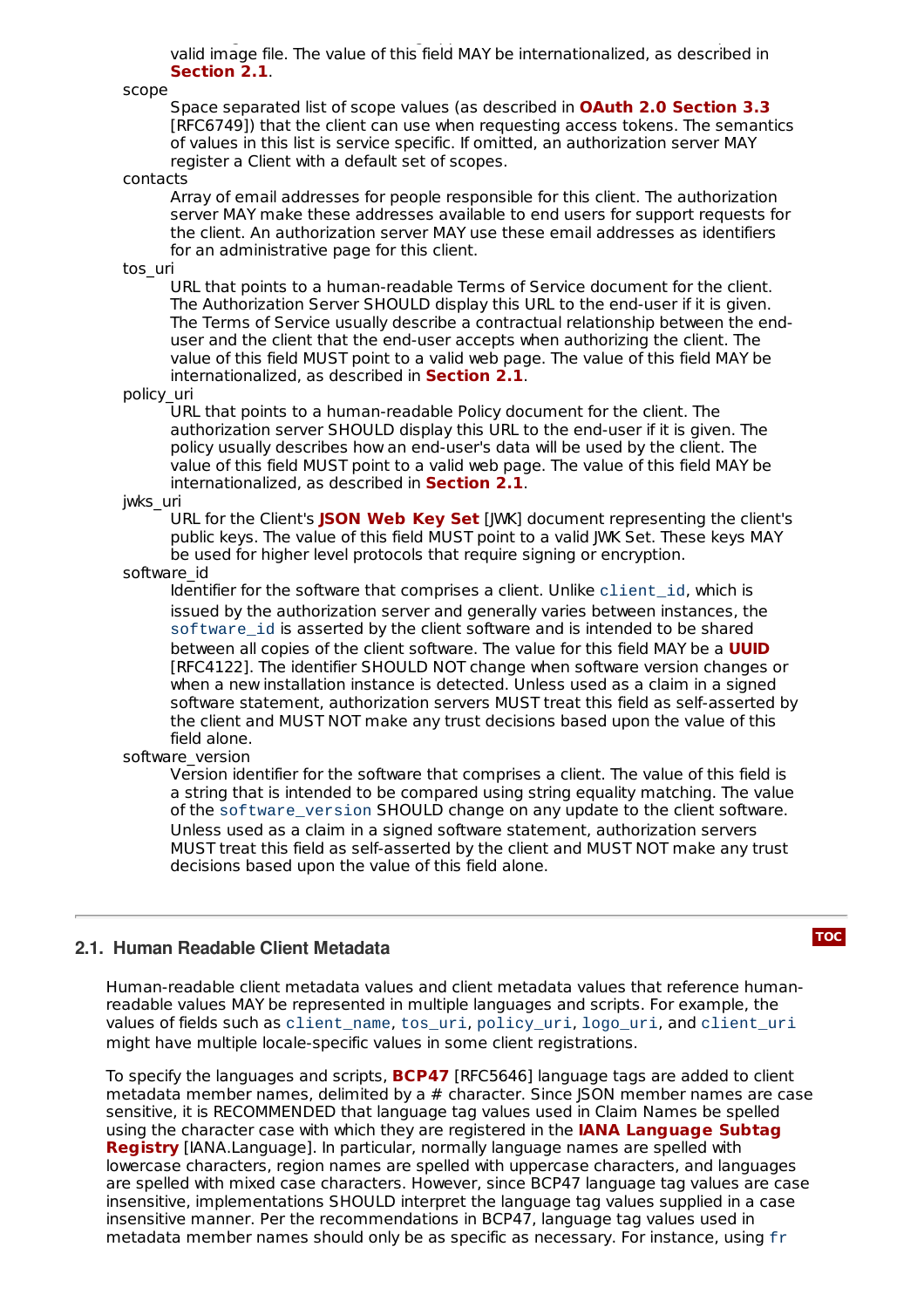might be sufficient in many contexts, rather than fr-CA or fr-FR.

For example, a client could represent its name in English as "client\_name#en": "My Client" and its name in Japanese as "client\_name#ja-Jpan-JP":

"\u30AF\u30E9\u30A4\u30A2\u30F3\u30C8\u540D" within the same registration request. The authorization server MAY display any or all of these names to the resource owner during the authorization step, choosing which name to display based on system configuration, user preferences or other factors.

If any human-readable field is sent without a language tag, parties using it MUST NOT make any assumptions about the language, character set, or script of the string value, and the string value MUST be used as-is wherever it is presented in a user interface. To facilitate interoperability, it is RECOMMENDED that clients and servers use a human-readable field without any language tags in addition to any language-specific fields, and it is RECOMMENDED that any human-readable fields sent without language tags contain values suitable for display on a wide variety of systems.

Implementer's Note: Many JSON libraries make it possible to reference members of a JSON object as members of an object construct in the native programming environment of the library. However, while the  $\#$  character is a valid character inside of a JSON object's member names, it is not a valid character for use in an object member name in many programming environments. Therefore, implementations will need to use alternative access forms for these claims. For instance, in JavaScript, if one parses the JSON as follows, var  $j =$ JSON.parse(json);, then the member client\_name#en-us can be accessed using the JavaScript syntax j["client\_name#en-us"].

**[TOC](#page-0-0)**

**[TOC](#page-0-0)**

**[TOC](#page-0-0)**

# <span id="page-3-1"></span><span id="page-3-0"></span>**3. IANA Considerations**

#### **3.1. OAuth Registration Client Metadata Registration**

This specification registers the Client Metadata values defined in **[Section](#page-1-3) 2** in the IANA OAuth Registration Client Metadata registry defined in **[\[OAuth.Registration\]](#page-4-2)**.

# <span id="page-3-2"></span>**3.1.1. Registry Contents**

- Client Metadata Name: client\_name
- Client Metadata Description: Human-readable name of the client to be presented to the user
- Change Controller: IESG
- Specification Document(s): [[ this document ]]
- Client Metadata Name: client uri
- Client Metadata Description: URL of the homepage of the client
- Change Controller: IESG
- Specification Document(s): [[ this document ]]
- Client Metadata Name: logo\_uri
- Client Metadata Description: URL that references a logo for the client
- Change Controller: IESG
- Specification Document(s): [[ this document ]]
- Client Metadata Name: scope
- Client Metadata Description: Space separated list of scope values
- Change Controller: IESG
- Specification Document(s): [[ this document ]]
- Client Metadata Name: contacts
- Client Metadata Description: Array of email addresses for people responsible for this client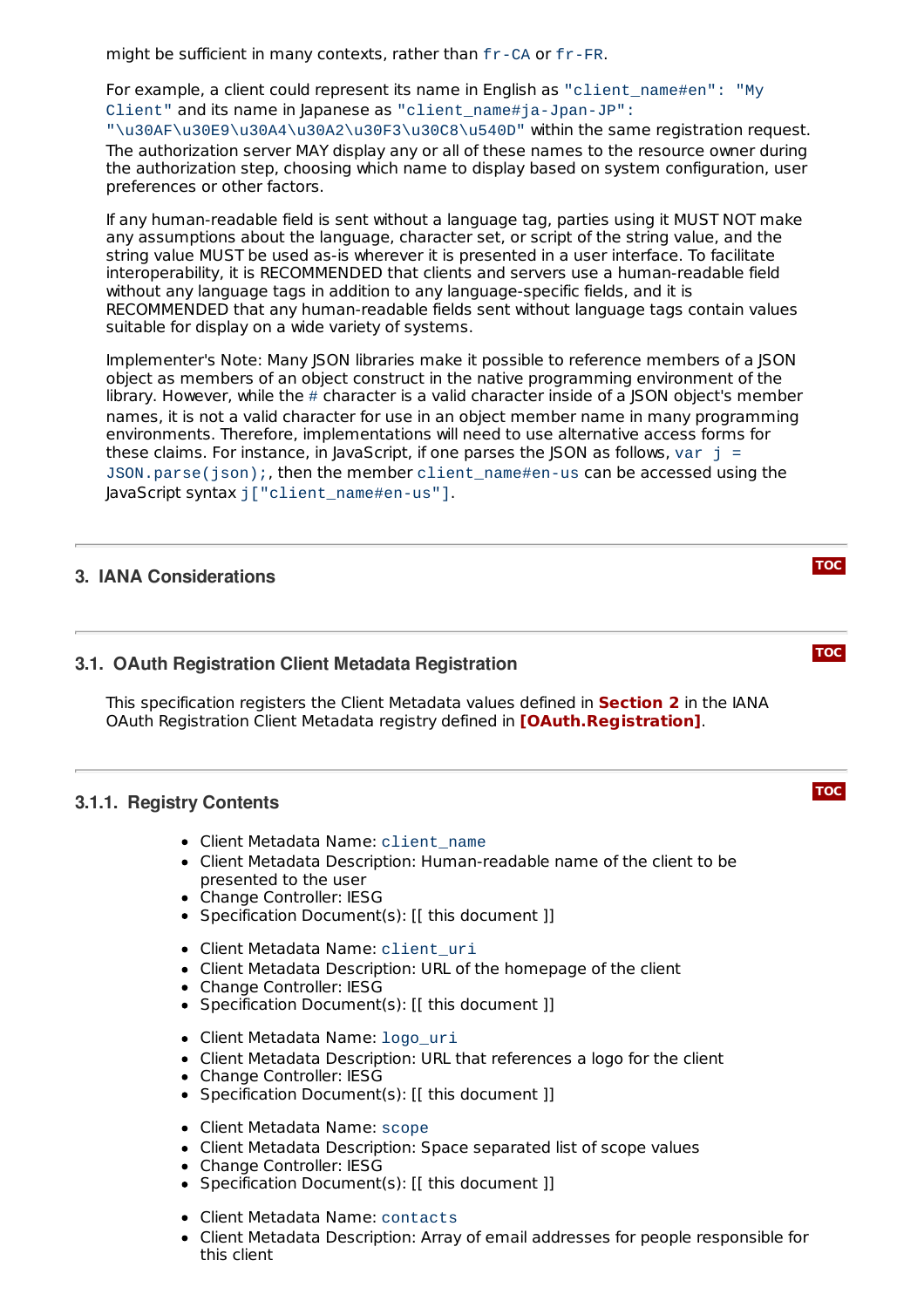- Change Controller: IESG
- Specification document(s): [[ this document ]]
- Client Metadata Name: tos\_uri
- Client Metadata Description: URL that points to a human-readable Terms of Service document for the client
- Change Controller: IESG
- Specification Document(s): [[ this document ]]
- Client Metadata Name: policy\_uri
- Client Metadata Description: URL that points to a human-readable Policy document for the client
- Change Controller: IESG
- Specification Document(s): [[ this document ]]
- Client Metadata Name: jwks\_uri
- Client Metadata Description: URL for the Client's [JWK] **[JSON](#page-4-3) Web Key Set**document representing the client's public keys
- Change Controller: IESG
- Specification Document(s): [[ this document ]]
- Client Metadata Name: software\_id
- Client Metadata Description: Identifier for the software that comprises a client
- Change Controller: IESG
- Specification Document(s): [[ this document ]]
- Client Metadata Name: software\_version
- Client Metadata Description: Version identifier for the software that comprises a client
- Change Controller: IESG
- Specification Document(s): [[ this document ]]

#### <span id="page-4-0"></span>**4. Security Considerations**

**[TOC](#page-0-0)**

Unless used as a claim in a signed software statement, the authorization server MUST treat all client metadata as self-asserted. For instance, a rogue client might use the name and logo for the legitimate client which it is trying to impersonate. Additionally, a rogue client might try to use the software identifier or software version of a legitimate client to attempt to associate itself on the authorization server instances of the legitimate client. To counteract this, an authorization server needs to take steps to mitigate this phishing risk by looking at the entire registration request and client configuration. For instance, an authorization server could warn if the domain/site of the logo doesn't match the domain/site of redirect URIs. An authorization server could also refuse registration from a known software identifier that is requesting different redirect URIs or a different client homepage URI. An authorization server can also present warning messages to end users about dynamically registered clients in all cases, especially if such clients have been recently registered or have not been trusted by any users at the authorization server before.

In a situation where the authorization server is supporting open client registration, it must be extremely careful with any URL provided by the client that will be displayed to the user (e.g. logo\_uri, tos\_uri, client\_uri, and policy\_uri). For instance, a rogue client could specify a registration request with a reference to a drive-by download in the policy\_uri. The authorization server SHOULD check to see if the logo\_uri, tos\_uri, client\_uri, and policy\_uri have the same host and scheme as the those defined in the array of redirect\_uris and that all of these resolve to valid web pages.

### <span id="page-4-1"></span>**5. Normative References**

**[TOC](#page-0-0)**

<span id="page-4-4"></span><span id="page-4-3"></span>**[IANA.Language]** Internet Assigned Numbers Authority (IANA), "**[Language](http://www.iana.org/assignments/language-subtag-registry) Subtag Registry**," 2005. **[JWK] [Jones,](mailto:mbj@microsoft.com) M.**, "**JSON Web Key [\(JWK\)](http://tools.ietf.org/html/draft-ietf-jose-json-web-key)**," draft-ietf-jose-json-web-key (work in progress), January 2014 (**[HTML](http://tools.ietf.org/html/draft-ietf-jose-json-web-key)**).

<span id="page-4-2"></span>**[OAuth.Registration] [Richer,](mailto:jricher@mitre.org) J.**, **[Jones,](mailto:mbj@microsoft.com) M.**, **[Bradley,](mailto:ve7jtb@ve7jtb.com) J.**, **[Machulak,](mailto:m.p.machulak@ncl.ac.uk) M.**, and **P. [Hunt](mailto:phil.hunt@yahoo.com)**, "**OAuth 2.0 Dynamic Client**